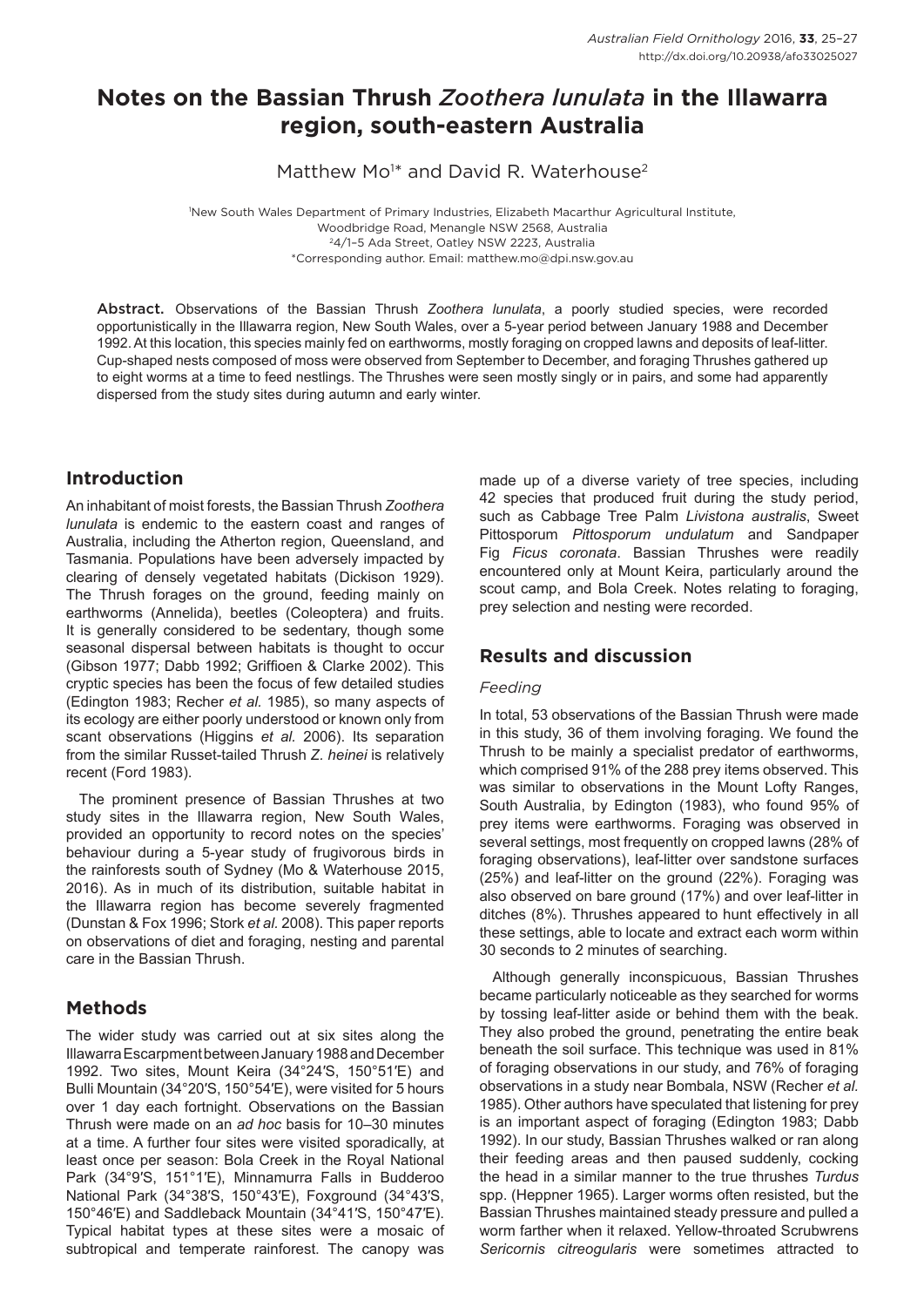foraging Thrushes, possibly scavenging for leftover prey or other potential prey disturbed by the foraging activity, although this was not observed. Worms were consumed by the Thrushes upon capture, except when Thrushes were collecting prey for nestlings (described below).

Predation on other invertebrates, ranging in size from small beetle larvae to larger prey such as cicadas (Hemiptera), represented ~10% of observations on foraging Bassian Thrushes. One Thrush subdued a cicada by pecking at it until it became still, then proceeded to consume it in small portions. We also recorded a Thrush feeding on unidentified invertebrates along a walking track: it foraged by taking three–four steps at a time, and then darting forward to capture any prey located. Edington (1983) determined that invertebrates other than worms comprise ~5% of the Thrush's diet.

Gathering of plant material for food was seen only once. In December 1989, Bassian Thrushes were observed foraging on the ground for kernels of Jackwood *Cryptocarya glaucescens* fruits (Jackwood had produced a crop 6 months earlier: Waterhouse 2001). Although fruit is a known dietary component, Jackwood has not previously been recorded in the diet of the Bassian Thrush (Higgins *et al.* 2006).

#### *Nesting and parental care*

Nesting of the Bassian Thrush was recorded from early September to December (three active nests). Other authors have located nests with eggs in New South Wales as early as July (Marchant 1981; Ford 1983). Two active nests were situated in forks of Common Lilly Pilly *Acmena smithii*, 8 m above the ground. The third nest was situated on the convergence of branches in a Moreton Bay Fig *Ficus macrophylla*, ~30 m from the first nest and at a height of 10 m above the ground. The nests were cup-shaped and composed entirely of moss, typical of those described by Beruldsen (2004), except lacking alternative structural components such as grass and bark strips. In December 1989, a Thrush returned to the nest with a piece of root material from a Moreton Bay Fig, just a few weeks before fledging, suggesting that nest structures were replenished throughout the nesting period.

Each nest contained two nestlings. The mean clutchsize for the Bassian Thrush is two, and the range is one to four (Dove 1916; Ey 1944; Berry 2001). These nestlings were fed almost entirely on earthworms (*n* = 19 visits by an adult to a nest). No exchanges of brooding roles were observed at any of the nests, so it is not known if both the male and the female forage for food. Foraging occurred within 80 m of the nest-site. In most observations, the adult carried up to eight worms in the bill (cf. Edington 1983). After capturing the first three worms, a Thrush dropped its catch to obtain successive worms, swiftly retrieving them afterward. Foraging duration ranged from 5 to 15 minutes to obtain a bill full (6–8 worms). The Thrush sometimes interrupted its foraging to feed itself, usually when the prey was a beetle or grub. In the present study, the foraging bird always fed nestlings itself; the brooding bird stood up to allow access to the nest. Elsewhere, food exchanges between adults have been recorded so that the brooding bird fed the nestlings (Cooper 1959).

Before departing, the foraging adult removed a faecal sac from the nest in ~94% of cases (*n* = 19 visits by an **Table 1.** Total number of observations on the Bassian Thrush per month in the Illawarra region, NSW, 1998–1992.

|                                          | Month |  |  |  |                         |  |  |  |  |  |  |  |
|------------------------------------------|-------|--|--|--|-------------------------|--|--|--|--|--|--|--|
|                                          |       |  |  |  | J F M A M J J A S O N D |  |  |  |  |  |  |  |
| No. observations 6 7 5 2 1 1 4 7 5 6 5 4 |       |  |  |  |                         |  |  |  |  |  |  |  |

adult to the nest). This was always dropped in mid-flight, such that regular flight-paths could be determined by examining the concentrated locations of deposited faecal sacs. Elsewhere, Thrushes have also been observed to ingest the faecal sacs (Edington 1983).

Fledglings were dependent on adult Bassian Thrushes for food provision, as also observed by other authors (Campbell 1906; McGill & Lane 1955). The time taken for fledglings to become independent has not been studied previously; however, in our study, fledglings were recorded begging for food as late as February. Based on these observations, it appears that the period between fledging and independence may last more than 40 days.

#### *Social organisation*

Bassian Thrushes were seen mainly singly (59% of observations) or in pairs (34%) (cf. Legge 1935; Bourke & Austin 1947; Edington 1983). Groups of three or more were encountered on only four occasions (7.5%). In late September 1989, three Thrushes feeding within an area of 5 m2 momentarily displaced one another, either by flying or running at a conspecific.

#### *Movements*

Movements are poorly understood in the Bassian Thrush, which is often considered to be resident or seasonally dispersive throughout its distribution (Higgins *et al.* 2006). There was strong evidence from atlas data for no largescale movements (Griffioen & Clarke 2002). Some authors have suggested that some local dispersal occurs to lowland or open areas during autumn and winter (Dabb 1992; Whiter 1994). In the present study, Thrushes were seen in all months of the year, though observations were fewer in April, May and June (Table 1). Similarly, Gibson (1977) noted that Thrushes in the Illawarra region moved into gardens and other open areas during these months. Seasonal dispersal may provide a possible explanation for declines in the abundance of Thrushes in our sites from April to June.

#### *Responses to human disturbance and interspecific interactions*

Upon being disturbed by an observer, a Bassian Thrush usually ran a few metres and took up a motionless posture, as described by other authors (Barrett 1915, 1919; Legge 1928). If the intruder showed no interest, the Thrush soon resumed foraging. The Thrushes that were disturbed while gathering worms for nestlings could remain motionless with prey held in the beak for periods of up to 30 minutes. Elsewhere, this behaviour has been recorded in response to a Red Fox *Vulpes vulpes* passing through (Cooper 1959). Thrushes responded by flying away only when they were disturbed suddenly.